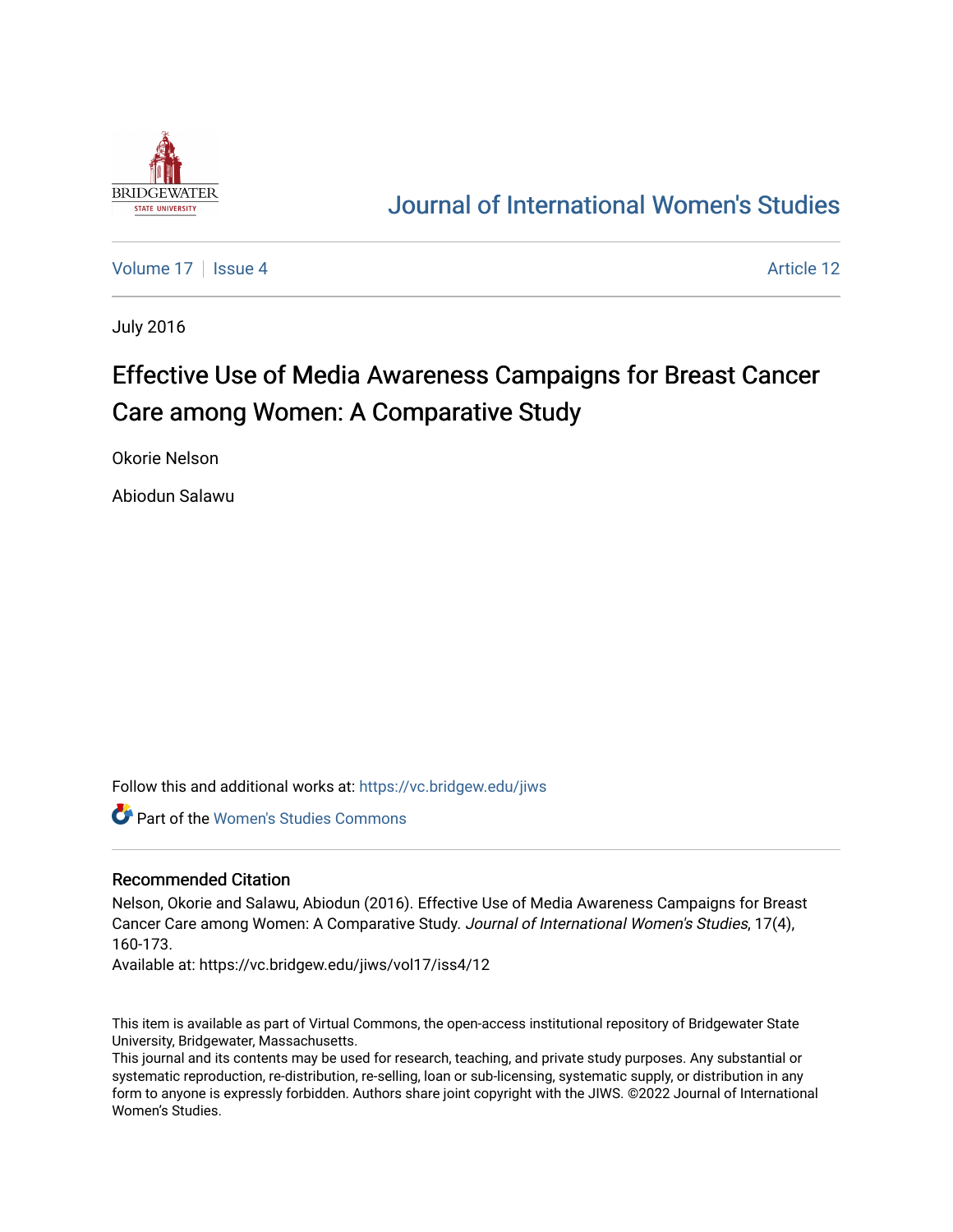#### Nelson and Salawu: Media Awareness Campaigns for Breast Cancer Care

This journal and its contents may be used for research, teaching and private study purposes. Any substantial or systematic reproduction, re-distribution, re-selling, loan or sub-licensing, systematic supply or distribution in any form to anyone is expressly forbidden. ©2016 Journal of International Women's Studies.

# **Effective Use of Media Awareness Campaigns for Breast Cancer Care among Women: A Comparative Study**

Okorie Nelson<sup>[1](#page-1-0)</sup> & Abiodun Salawu<sup>[2](#page-1-1)</sup>

#### **Abstract**

This study investigated the influence of media awareness campaigns on breast cancer care among women in South-West Nigeria. This study employed a mixed research method, which made use of survey and focus group discussion to achieve the objectives of the study. For the sample size, a total of 632 persons participated in the study, which was made up of 600 questionnaire respondents and 32 discussants for the focus group discussion. The multi- stage sampling and simple random sampling techniques were used to select the questionnaire respondents in Lagos, Oyo and Ekiti States. Also, three hypotheses were tested using cross tabulation and one-way ANOVA to determine the differences or variance in data that exist among states. This was further tested with Scheffe Post Hoc to determine where the difference(s) lie. The first hypothesis confirmed that there is a significant difference in the level of knowledge about breast cancer among women in Lagos, Oyo and Ekiti States (F ratio  $=3.026$ ; p $< 0.05$ ). The second hypothesis showed there is no significant difference in the level of exposure of women in Lagos, Oyo and Ekiti States to media information on breast cancer care (F ratio  $= 0.044$ ; p $> 0.05$ ). The third hypothesis indicated that there is a significant difference in the sources of awareness among women in Lagos, Oyo and Ekiti States (F ratio =16.523;  $p<0.05$ ). It was suggested that mass media messages be included as the main mechanism to improving breast cancer care among women.

*Keywords:* Awareness Campaigns, Breast Cancer Care, Knowledge, Information Sources, Media, Women, Nigeria

# **Introduction**

 $\overline{\phantom{a}}$ 

Scholars agree that media awareness campaigns should be seen as the cornerstone for health communication interventions. This is because of the myriad of communication techniques and channels that could be used to increase awareness and knowledge of health problems and interventions (Kreps & Sivaram, 2009; DeJong, 2010; Obono, 2011). Day (2011) opines that media awareness campaigns "are varied, multifaceted, highly planned and strategically assembled media symphonies designed to increase awareness, inform, or change behavior in target audiences" (p.79).

Thus, media awareness campaigns are planned communication techniques that are designed to suit target groups in order to tackle diseases and health challenges that negatively affect individuals in the society. Interestingly, DeJong (2010) argues that media awareness

<span id="page-1-0"></span><sup>&</sup>lt;sup>1</sup> Post-doctoral fellow with North-West University, Mafikeng Campus, South Africa and Lecturer in the Department of Mass Communication, Covenant University, Ota, Nigeria. [nelson.okorie@covenantuniversity.edu.ng](mailto:nelson.okorie@covenantuniversity.edu.ng) OR [nelsonokorie@yahoo.com](mailto:nelsonokorie@yahoo.com)

<span id="page-1-1"></span><sup>2</sup> Professor of Communication and Media Studies at North-West University, Mafikeng Campus, South Africa. [abiodun.salawu@nwu.ca.ca](mailto:abiodun.salawu@nwu.ca.ca)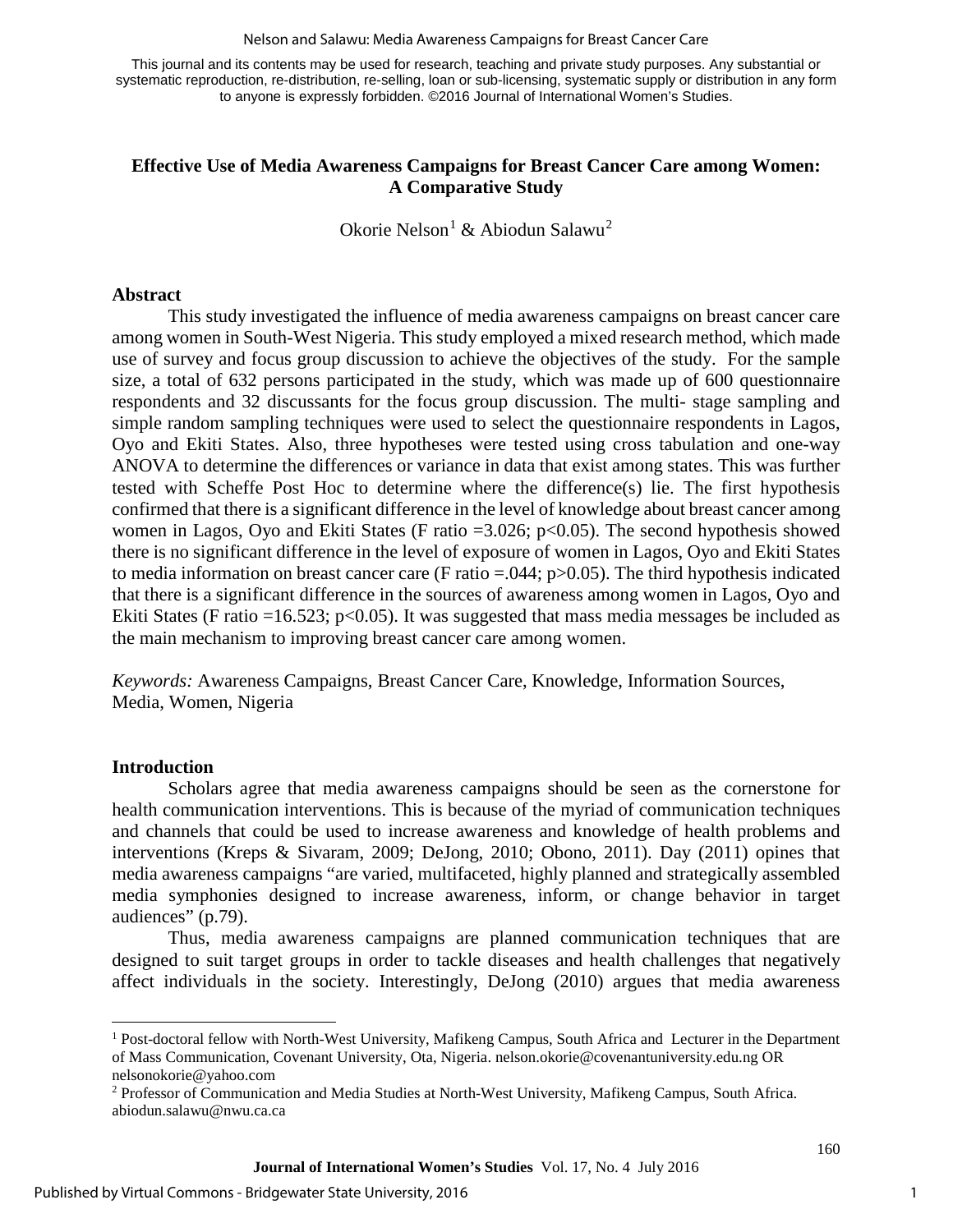campaigns are also known as information campaigns, which are used to raise awareness of health problems, usually with the intent of motivating people to avoid the problems.

Okorie, Oyesomi and Kayode (2014) reasoned that the effective use of media awareness campaigns to promote breast cancer care recognizes the actual and potential roles of the mass media and interpersonal channels. It is also believed that mass media channels have the power to reach and inform large audiences, while interpersonal channels have been more influential in motivating attitudinal change.

This study investigates the influence of media awareness campaigns on breast cancer care among women in South-West Nigeria. The subjects comprised women within the ages of 25 and 50 years, in Lagos, Oyo and Ekiti States. The choice of the group was based on the understanding that women within the age group (25 and 50 years) are the most vulnerable to the disease. Hulka and Moorman (2001) observe "breast cancer incidence is low (less than 10 new cases per 100,000 women) before age 25 and increases up to 100 fold by age 45"(p.104). Thus, it was essential that the researcher make use of women in residential houses to have access to women within the age range of 25 and 50 years.

The study focused on two information sources, which are interpersonal networks and the mass media. The first type facilitates personal exchanges between friends, family members, colleagues, and health care workers. The second type (mass media) facilitates mass-mediated, impersonal means such as radio, films, newspapers, magazines and television

# **Hypotheses**

The study tested the following hypotheses:

- Ho 1: There is no significant difference in the level of knowledge about breast cancer among women in Lagos, Oyo and Ekiti States
- Ho 2: There is no significant difference in the level of exposure of women in Lagos, Oyo and Ekiti States to media information on breast cancer care
- Ho 3: There is no significant difference in the sources of information on breast cancer care among women in Lagos, Oyo and Ekiti States

#### **Theoretical Framework**

The theory of reasoned action provided the anchor for this study The Theory of Reasoned Action (TRA) has its roots in the field of social psychology. It was first developed in the late 1960s but was revised and expanded by Ajzen and Fisbein in the early 1970s (Fishbein & Ajzen 1975; Mojaye, 2008). There are two important changes. First, Reasoned Actions adds another element in the process of persuasion, behavioural intention. Rather than attempt to predict attitudes, as does Information Integration theory (and several others), Reasoned Action is explicitly concerned with behaviour. However, this theory also recognises that there are situations (or factors) that limit the influence of attitude on behaviour. For example, if our attitude leads us to want to go out to a restaurant for a meal, but we have no money, our lack of money will prevent our attitude from causing us to going to the restaurant. Therefore, Reasoned Action predicts behavioural intention, a compromise between stopping at attitude predictions and actually predicting behaviour. This is because it separates behavioural intention from behaviour.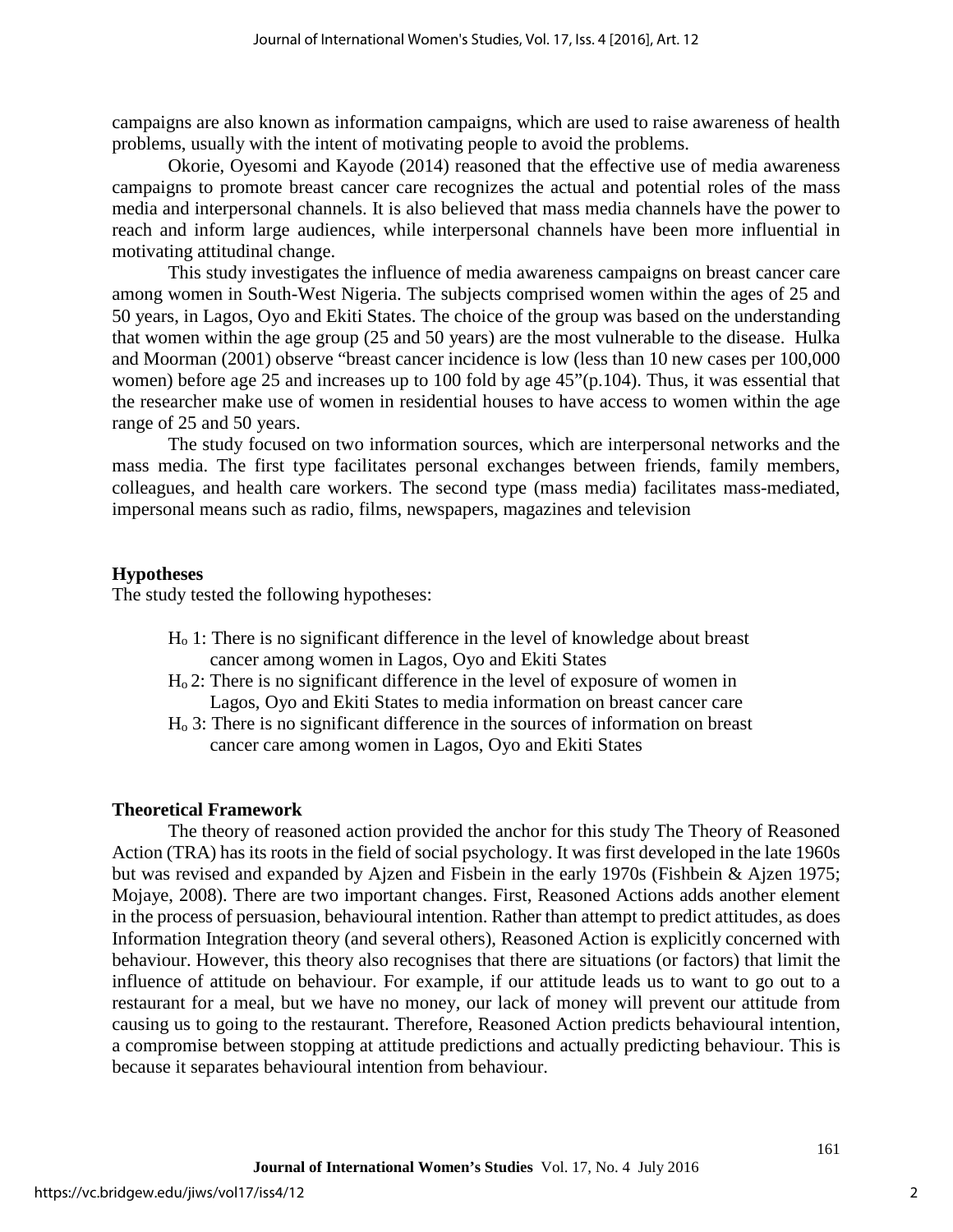The key concepts of TRA are: (1) Behaviour: this is a specific behaviour that is defined by a combination of four components, namely action, target, context and time. (2) Intention: this is the intent to perform behaviour. It is usually the best predicator that a desired behaviour will actually occur. Intention is also defined using the same components that are used to define behaviour, which are, action, target, context and time (3) Attitude: this is the positive or negative feeling towards performing the defined behaviour. (4) Behavioural beliefs: these are the combination of a person's beliefs regarding the outcomes of a defined behaviour and person's evaluation of potential outcomes. (5) Norms: these are a person's perception of other people's opinions regarding the defined behaviour. (6) Normative beliefs: these are a combination of a person's belief regarding other people's views of a behaviour and a person's willingness to conform to those views.

As it relates to this study, when women are informed about breast cancer and the need to perform breast self-examination as a major preventive measure to tackle breast cancer, women who perceive that the outcome of performing breast self-examination will be positive, will have a positive attitude. Concomitantly, the opposite will happen if the behaviour is thought to be negative. A woman's intention to live a healthy lifestyle in diet and physical well-being can only be triggered by information and knowledge of breast cancer.

Furthermore, a major determinant preventing or supporting women in performing breast self-examination is their beliefs. These beliefs can be cultural, professional or religious. Furthermore, women can be persuaded to change their feeding habits, lifestyle as well as engage in the practice of breast self-examination.

#### **Brief Review of Literature**

GLOBOCAN (2012) reported that 8.2 million people worldwide died from cancer in 2012; 60% of world's total new annual cases occur in Africa, Asia and Central and South America. Also, 30% of cancers could be prevented. Furthermore, Okorie (2011, p.2) reasoned "Breast cancer is the most common cancer in women worldwide; it is a major cause of deaths among women aged 30 and above. It is the most common form of cancer among women in both high- and low-resource setting countries". Thus, breast cancer is a major public health concern across the globe. Breast cancer and its treatment constitute a great physical, psychological and economic challenge in resource -limited societies as found in Africa. The danger of this disease affecting women has increased the interest of many communication and health researchers to engage in various studies centred on breast cancer

Okorie, Oyesomi and Kayode (2014, p.57) citing Okorie (2011) observed that "breast cancer is a lifestyle disease that affects women in developing and developed countries; the disease has contributed to the deaths of many women in different countries of the world. The various risk factors associated with breast cancer can be categorised into epistemological and lifestyle factors". Thus, there is a snowball effect of breast cancer incidences all over the world, which is a major cause of deaths among women in developing and developed countries

In the same vein, Okorie, Oyesomi and Kayode (2014, p.57) observed that due to the increase of breast cancer incidence, "there are a number of agencies that are spearheading the media awareness campaigns in the Nigerian society. Some of these agencies include: Care. Organisation. Public Enlightenment (C.O.P.E), Princess Nikky Foundation, Breast Cancer Association of Nigeria (BRECAN), Pink Pearl Foundation, Breast without Spots, etc. These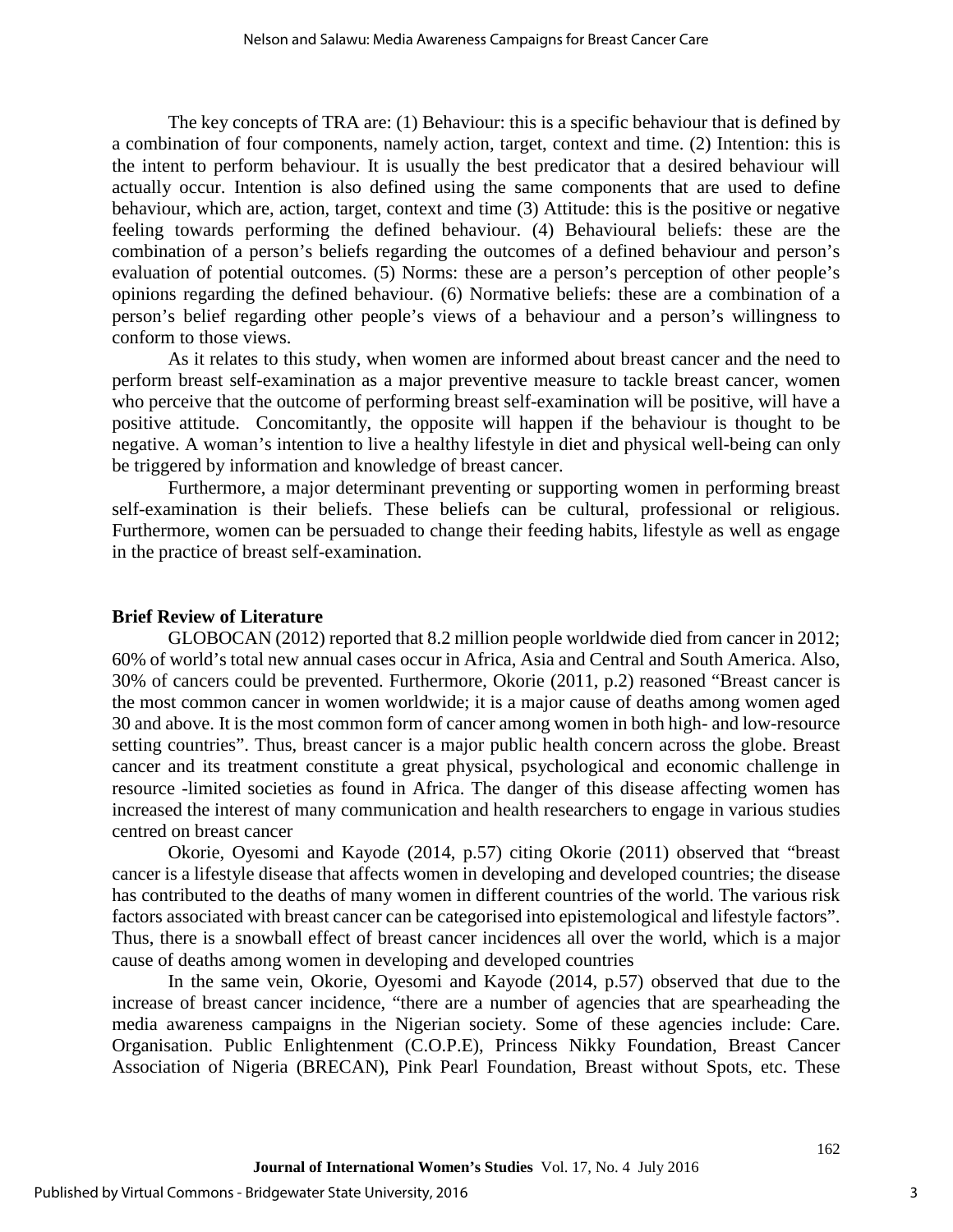agencies have spearheaded these health communication campaigns across the country, mobilising women to be aware of breast cancer and practice preventive screening measures".

In the realm of health communication, there exists several scholarly works and contributions on the nature and danger of breast cancer in Nigeria. Several scholars and social scientists have agreed that the incidence of breast cancer has grown to an alarming rate in the Nigerian society (Amosun, 2009; Salaudeen, Akande & Musa, 2009, Okorie, 2011, Okorie, 2013).

Breast cancer researche and statistics pertaining to Nigerian women have been reported since the 1980s. Current statistics show that Nigerian women have experienced increase in incidence and mortality rates over thirty years span. Social scientists and researchers speculate that breast cancer would soon become the most feared disease among women in Sub-Saharan Africa because of the continued increase in breast cancer cases and mortality among women (Salaudeen et al., 2009).

From existing breast cancer researches and literature regarding Nigerian women, there are five phenomena consistently reported: (1) breast cancer is the common cancer among women in the Nigerian society (Krep & Sivaram, 2009; Salaudeen et al., 2009; Okorie, 2011); (2) breast cancer is the second leading cause of death among women between the ages of 30 to 50 years in Nigeria (Salaudeen et al., 2009; Okorie, 2011; Okorie, 2013); (3) Nigerian women with breast cancer face twice the risk of dying compared to Caucasian women because they present themselves to the hospital at the advanced stage of the disease(GLOBOCAN, 2012; Okorie, 2013); (4) One out of eight women face the chance of having breast cancer (Kreps & Sivaram, 2009); (5) the peak age incidence for breast cancer is reported to be between the ages of 25 to 50 years, in contrast to Europe and America , where it is reported to be between 65 to 75 years (Okorie, 2011; Okorie, 2013).

In previous studies, the significance of information sources used in media awareness campaigns for breast cancer communication interventions in the Nigerian society has only been highlighted but not thoroughly discussed. There have been various qualitative and quantitative studies on the role of health communication in creating awareness of breast cancer. Some have reported the rise and fall of media coverage on breast cancer in Nigeria (Lee, 2010; Amosun, 2011). However, the importance of information sources in creating awareness and knowledge of breast cancer among women has not been extensively debated and discussed among Nigerian scholars and social scientists.

This study focuses on the gap between information sources used in media awareness campaigns and breast cancer interventions in the Nigerian society. It investigated the role of media awareness campaigns in creating awareness and knowledge of breast cancer among Nigerian women. This is pivotal because knowledge is built on information, which makes information sources essential health communication tools for media awareness campaigns and interventions. Also, previous studies addressed knowledge of the disease but not breast cancer care. It is essential that attitude of women to breast cancer care be examined.

This study was designed to investigate and evaluate the influence of media awareness campaigns on breast cancer care among Nigerian women. In the field of health communication, awareness and knowledge are key elements of communication that affect the attitude and behaviour of individuals in the society. This study, therefore, presents the influence of media awareness campaigns on breast cancer care among women.

Importantly, most studies in Nigeria have failed to adopt pan-regional or comparative cases of breast cancer among women. This study was designed as a comparative study aimed at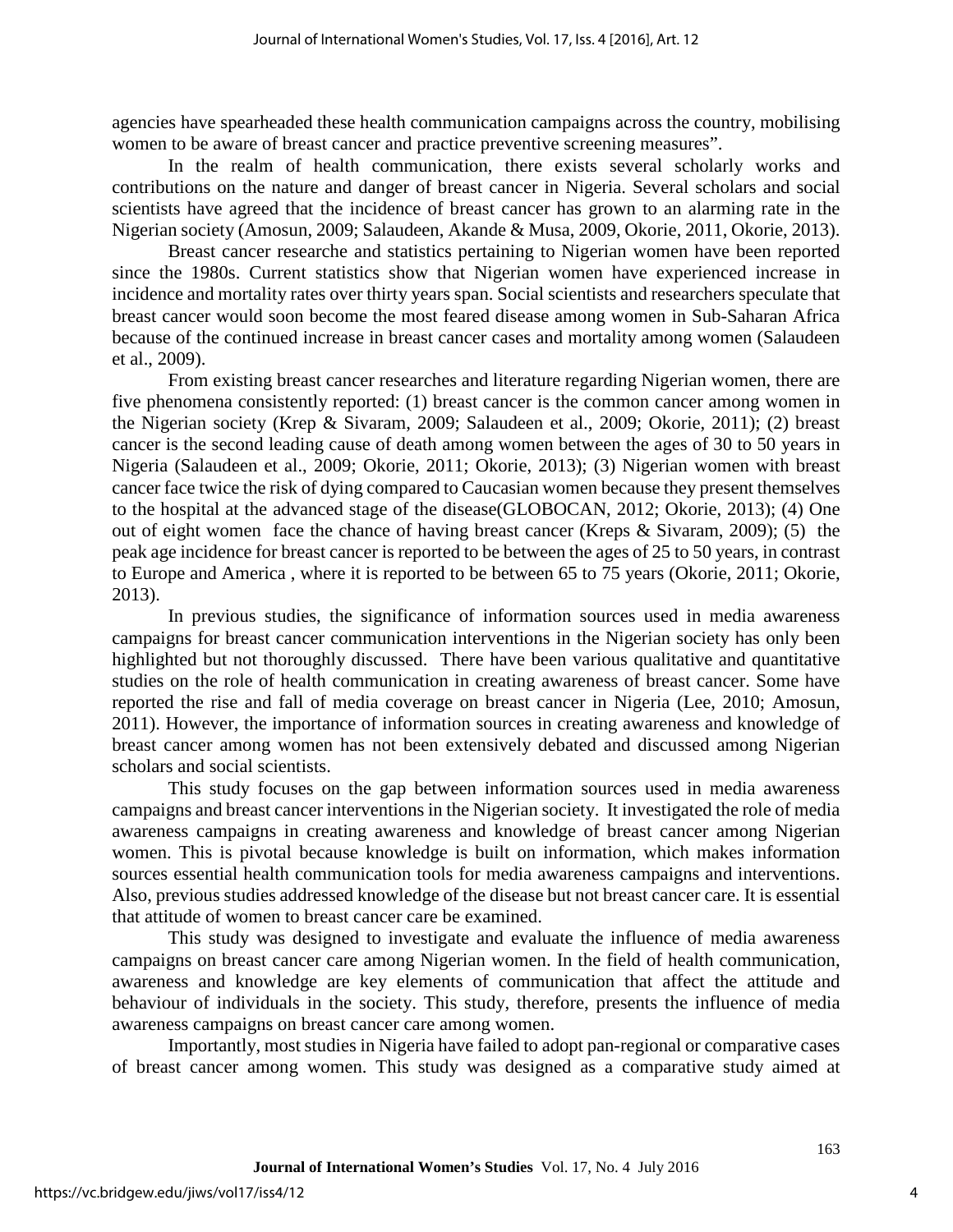investigating the influence of media awareness campaigns on breast cancer care among women in Lagos, Oyo and Ekiti States in South-West Nigeria.

#### **Method**

This study adopted a mixed method approach that made use of survey and focus group discussion to achieve the objectives of the study. Survey research design, which use of the questionnaire was adopted for the study. The questionnaire was the quantitative aspect of the research design adopted for the study. The items in the questionnaire measured respondents' demographic characteristics, awareness of breast cancer campaigns, knowledge of breast cancer care, sources of awareness of breast cancer and attitude towards breast cancer and breast selfexamination. The focus group discussion (FGD) formed a vital part of secondary data collection in this study.

This study was carried out in the South-West geo-political zone of Nigeria. The three states purposively selected for the study were Lagos, Oyo and Ekiti States. The total female population for the study consists of women from ages of 25 and 50 years, which constitute 2,493, 793 women in the three states. The breakdown of the total population includes 1,291,685 women who reside in Lagos State, 765,340 women who reside in Oyo State, and 436,768 women who reside in Ekiti State (National Population Commission, 2006).

The choice of the study population of women from ages of 25 to 50 years was because women within this age range are the most vulnerable to breast cancer (WHO, 2008). In addition, various international organisations and groups have spearheaded the need for women within this age range to be aware and knowledgeable about breast cancer and other related issues such as breast self-examination, clinical examination and so on (WHO, 2007; IARC, 2008).

The multi- stage sampling technique was used to select the survey respondents. In the first stage, three states were purposively selected from six states in the South-West geopolitical zone of Nigeria. Lagos State was selected because it serves as the commercial hub of the nation. Oyo State was also selected because Ibadan, its capital, is the largest in terms of size in South-West Nigeria. Ekiti State was selected because it was the last state to be created in South-West geopolitical region of Nigeria.

In the second stage, the researcher stratified each of the selected states (Lagos, Oyo and Ekiti) into senatorial districts. The researcher selected two senatorial districts from each state with the use of simple random sampling, using the lottery method.

In the third stage, the researcher stratified these senatorial districts into local government areas. Lagos State has 20 local government areas, which are categorised into three senatorial districts, while Ekiti State has 17 local government areas in three senatorial districts and Oyo State has 33 local government areas in three senatorial districts. The researcher selected two local government areas from each senatorial district using simple random sampling.

In the fourth stage, the local government areas were stratified into wards, and the researcher selected two wards from one local government area by the use of simple random sampling technique using the lottery method. This makes a total of 16 wards that were studied.

In the fifth stage, the researcher stratified these wards into streets, whereby three streets were selected from each ward with the use of simple random sampling using the lottery method. In the sixth stage, the streets were stratified into residential houses; the researcher made use of systematic sampling technique to select the residential houses that fall into the sample. Then, the researcher selected the women who fall within the age of 25-50 in the sampled residential houses.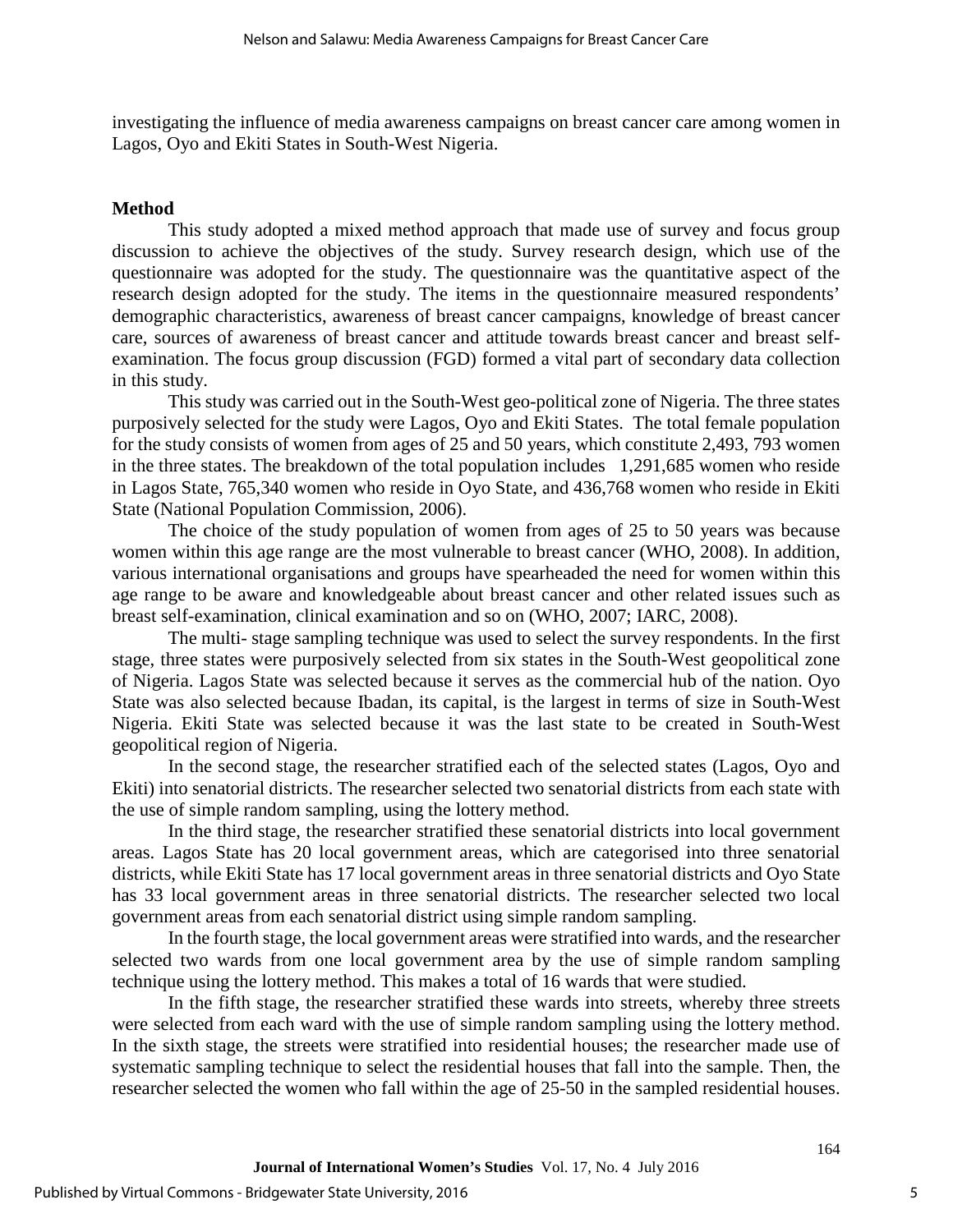The survey had a sample size of 600 respondents for a population of women from the ages of 25 to 50 years, which constituted about 1,291,685 women who reside in Lagos; 765,340 women who reside in Oyo State and 436,768 women who reside in Ekiti State (National Population Commission, 2006). The sample size of 600 is higher than the Krejcle and Morgan's recommended sample size of 384 for the population size of 2,493, 793 at 95 percent confidence level and five percent sampling error. The sample size was divided according to the population of women between the ages of 25 and 50 years in Lagos, Oyo and Ekiti States. Also, four sessions of FGDs, comprising not more than eight persons per FGD session, were used for the study. These made it a total of 32 discussants for the study in three states. The major way for selecting the discussants was by their age group, occupation and gender. In all, a total of 632 persons participated in the study.

Due to the comparative nature of the study, hypotheses were tested to determine the differences in data in the three states selected for this study. For the hypotheses, One Way ANOVA and Cross-tabulation statistical expression were used in analysing the data. These testing procedures were used to determine the mean difference in samples. Scheffe Post Hoc test was used to determine where the significant difference(s) lie. While One Way ANOVA established differences in data, Scheffe Post Hoc test gave the details of such difference(s).

# **Results**

A total number of 600 copies of a questionnaire were distributed to the sampled population. However, these results are based on 574 copies of the questionnaire that were properly filled and returned. This represents a 93% response rate of 574 copies of the questionnaire that were administered to the respondents.

Ho 1: There is no significant difference in the level of knowledge about breast cancer among women in Lagos, Oyo and Ekiti States

**Table 1** shows that 24.3% of the respondents in Lagos State were sufficiently knowledgeable about breast cancer, while only 12.9% were insufficiently knowledgeable about the disease. In Ekiti State, 8.4% of the respondents were sufficiently knowledgeable about breast cancer, while 15.7% were insufficiently knowledgeable about the disease. From the results, the majority of the respondents in Oyo and Ekiti states were insufficiently knowledgeable of the disease.

| <b>Level of Knowledge</b>    |               | <b>South-West States</b> |                  |  |       |  |  |
|------------------------------|---------------|--------------------------|------------------|--|-------|--|--|
|                              |               | Ekiti                    | Lagos            |  | Oyo   |  |  |
| Very Knowledgeable           |               | 2.1%                     | 4.5%             |  | 2.8%  |  |  |
| Sufficiently Knowledgeable   |               | 8.4%                     | 24.3%            |  | 7.2%  |  |  |
| Insufficiently Knowledgeable |               | 15.7%                    | 12.9%            |  | 22.2% |  |  |
| Total                        |               | $n = 100%$               |                  |  |       |  |  |
| One Way ANOVA                |               |                          |                  |  |       |  |  |
| Group                        | Sum of Square | Df                       | F<br>Mean Square |  | Sig.  |  |  |
| <b>Between Groups</b>        | 3.479         | 2                        | 1.740<br>3.026   |  | .000  |  |  |
| <b>Within Groups</b>         | 328.263       | 571                      | .575             |  |       |  |  |
| Total<br>331.742             |               | 573                      |                  |  |       |  |  |

# **Table 1: Differences in the Level of Knowledge among the Three States**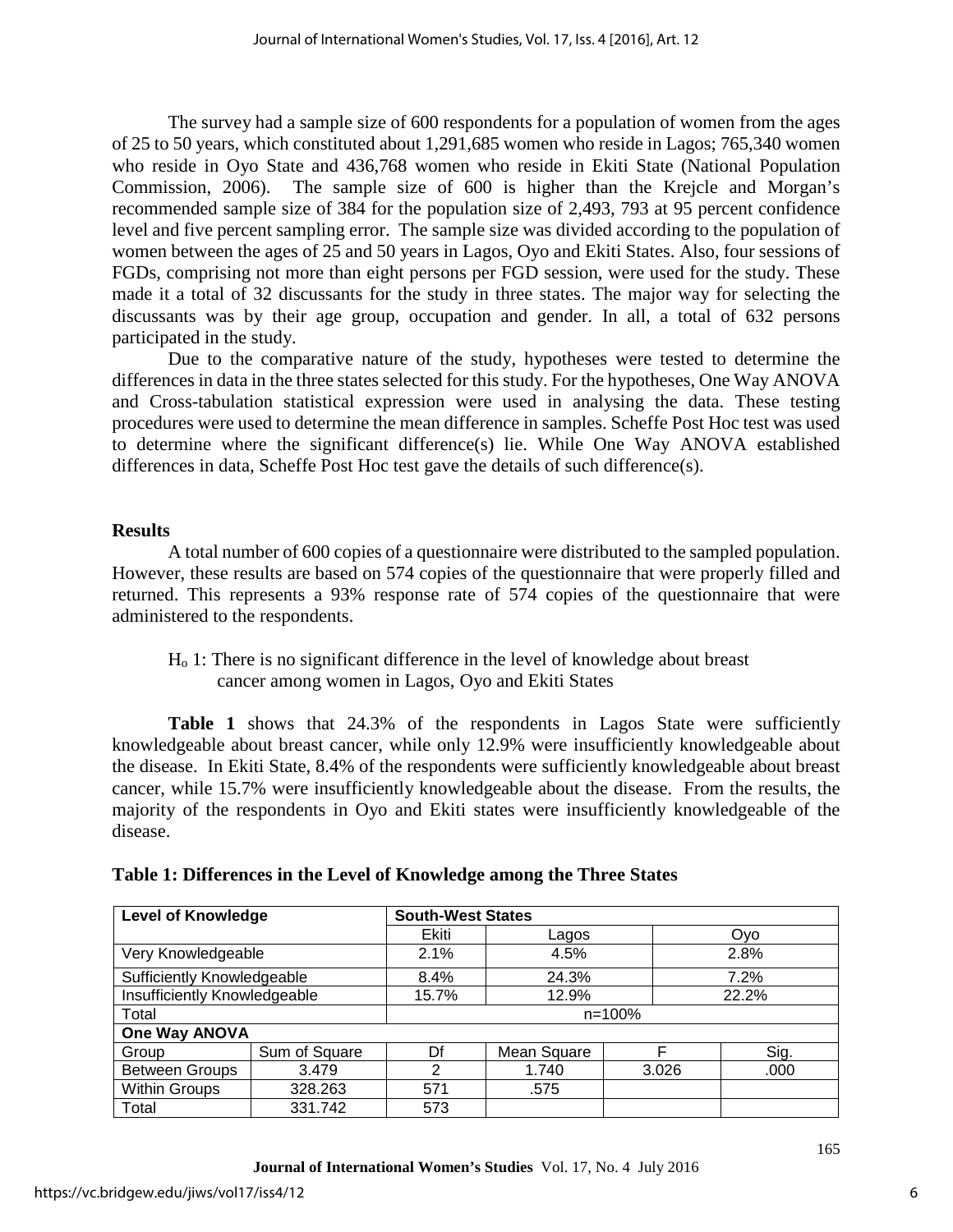In addition, Table 1 shows the F ratio is 3.026, while the probability level is less than 0.05. This confirms that a significant difference in the level of knowledge among the three states. In essence, there is a significant difference in the level of knowledge among women in Lagos, Oyo and Ekiti States. Thus, the null hypothesis that there is no significant difference in the level of knowledge among women in Lagos, Oyo and Ekiti States was rejected.

The Scheffe Post Hoc Test was carried out in order to compare the differences in the level of knowledge in the three states. **Table 2** shows the results of the multiple comparisons on the level of knowledge of breast cancer in Lagos, Oyo and Ekiti States. This table lists the pairwise comparisons of the group means for all selected post hoc procedures. Mean difference lists the differences between the sample means. The higher knowledge mean scores indicate that there is a significant difference between states.

|                                 |                                        |                          |               |      | 95% Confidence Interval |             |
|---------------------------------|----------------------------------------|--------------------------|---------------|------|-------------------------|-------------|
| (I) WHAT STATE<br>DO YOU RESIDE | (j) WHAT STATE<br><b>DO YOU RESIDE</b> | Mean<br>Difference (I-J) | Std.<br>Error | Sig. | Lower-Bound             | Upper-Bound |
| <b>EKITI</b>                    | LAGOS                                  | .31678*                  | .06588        | .000 | .1551                   | .4785       |
|                                 | OYO.                                   | $-08863$                 | .06953        | .444 | .2593                   | .0820       |
| <b>LAGOS</b>                    | <b>EKITI</b>                           | $-0.31678*$              | .06588        | .000 | .4785                   | $-1551$     |
|                                 | OYO.                                   | $-40541*$                | .06180        | .000 | .5571                   | $-2537$     |
| <b>OYO</b>                      | <b>EKITI</b>                           | .08863                   | .06953        | .444 | .0820                   | .2593       |
|                                 | LAGOS                                  | .40541*                  | .06180        | .000 | .2537                   | .5571       |

# **Table 2. Scheffe Post Hoc Analysis Comparing Differences in Knowledge in Three States**

\* The mean difference is significant at the .05 level.

The low knowledge mean scores indicate that there is less difference between states. A 95% confidence level is constructed for each difference. If this interval contains zero, the two groups do not differ. Thus, there is a significant difference in the level of knowledge between Lagos and Oyo state, at .40.541 level. There is also is a significant difference in the level of knowledge between Lagos and Ekiti state, at.31.678 level. However, there is no significant difference between Oyo and Ekiti states, the result reveals 08863. Thus, knowledge level about breast cancer is higher in Lagos State than Oyo and Ekiti States., in that order.

Ho 2: There is no significant difference in the level of exposure of women in Lagos, Oyo and Ekiti States to media information on breast cancer care.

**From Table 3, 33.1% of the respondents in Lagos State indicated they had rarely seen or read** media report on breast cancer. Also, 26.1% of the respondents in Oyo State indicated they had rarely seen or read media report on breast cancer. Out of 10.1% of respondents that indicated they had seen or read mass media reports on breast cancer to a very large extent, 4.18% of the respondents came from Lagos State. Out of 9.9% of respondents that indicated that they had listened or read mass media reports on breast cancer to a large extent, 4.53% of the respondents came from Lagos State.

7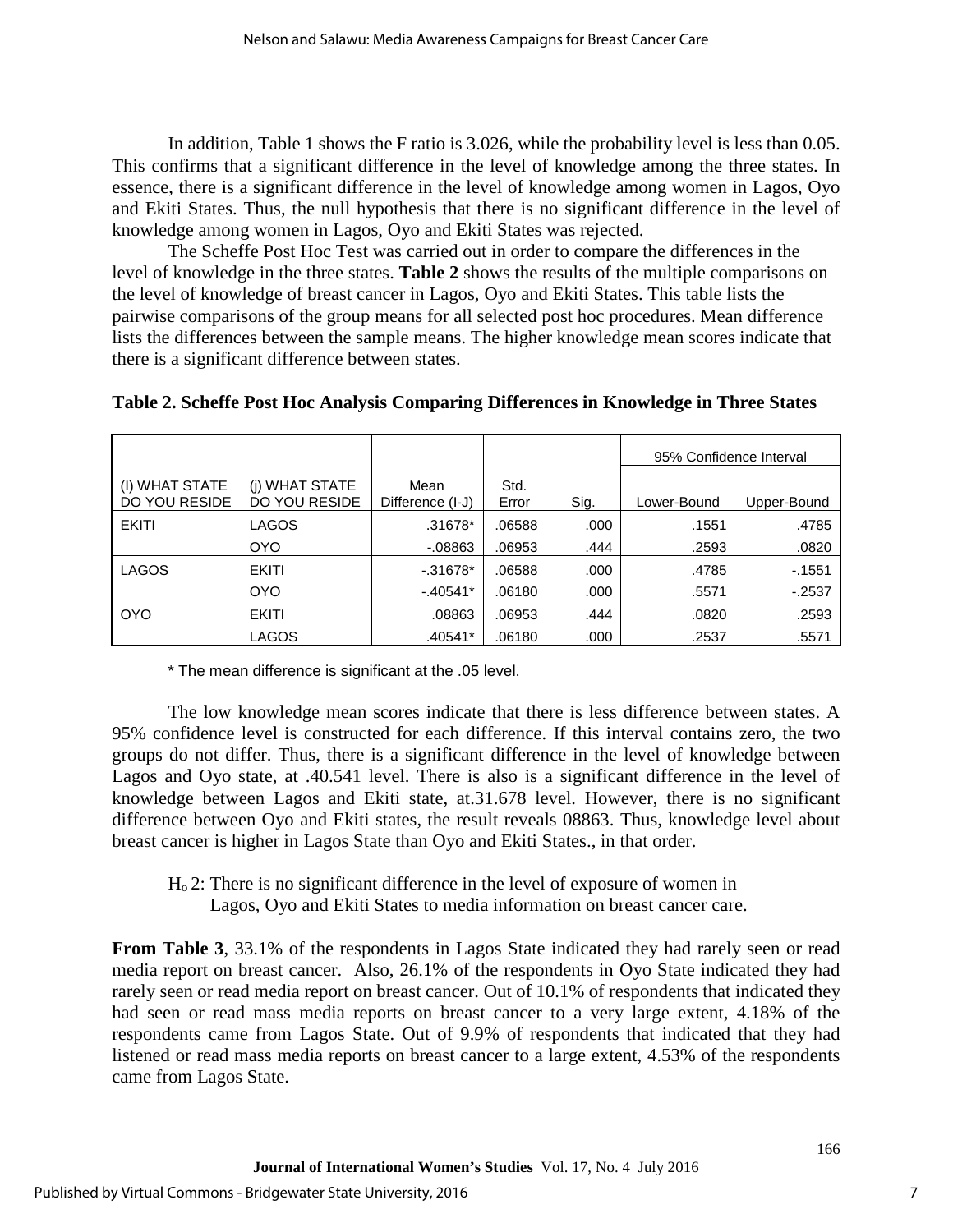| <b>Exposure to Mass Media</b> |               | <b>South-West States</b> |       |      |      |  |  |  |
|-------------------------------|---------------|--------------------------|-------|------|------|--|--|--|
| <b>Information</b>            |               | Ekiti                    | Lagos |      | Ovo  |  |  |  |
| Very Large Extent             |               | 2.2%                     | 4.1%  |      | 3.6% |  |  |  |
| Large Extent                  |               | 2.9%                     | 4.5%  |      | 2.4% |  |  |  |
| Rarely                        |               | 33.1%<br>26.1%<br>20.7%  |       |      |      |  |  |  |
| Total                         |               | $n = 574$                |       |      |      |  |  |  |
|                               |               | 100%                     |       |      |      |  |  |  |
| <b>One Way ANOVA</b>          |               |                          |       |      |      |  |  |  |
| Group                         | Sum of Square | Df<br>Mean Square        |       | F    | Sig. |  |  |  |
| <b>Between Groups</b>         | .036          | 2                        | .018  | .044 | .957 |  |  |  |
| <b>Within Groups</b>          | 236.823       | 571<br>.415              |       |      |      |  |  |  |
| Total                         | 236.859       | 573                      |       |      |      |  |  |  |

| Table 3: Differences in the Exposure of Mass Media Information among the Three States |  |  |  |  |  |  |  |
|---------------------------------------------------------------------------------------|--|--|--|--|--|--|--|
|---------------------------------------------------------------------------------------|--|--|--|--|--|--|--|

In addition, Table 3 shows the F ratio is .044, while the probability level is not less than 0.05. This confirms that there is no a significant difference in the exposure of mass media information among women in the three states. The null hypothesis that there is no significant difference in the exposure to mass media information among women in Lagos, Oyo and Ekiti States was accepted.

Ho 3: There is no significant difference in the sources of information on breast cancer care among women in Lagos, Oyo and Ekiti States

**Table 4** shows the top three sources of information among women about breast cancer include: newspapers/magazine, television and radio. Out of 40.2% of respondents that indicated newspapers/magazines as their source of information about breast cancer, 20.4% of the respondents reside in Lagos State, 8.36% in Oyo State and 11.5% in Ekiti State.

| <b>Source of Information</b> |          | <b>South-West States</b> |        |           |      |  |  |  |
|------------------------------|----------|--------------------------|--------|-----------|------|--|--|--|
|                              |          | Ekiti                    | Lagos  |           | Oyo  |  |  |  |
| Television                   |          | 8.5%                     | 13.1%  |           | 8.7% |  |  |  |
| Radio                        |          | 2.61%                    | 4%     |           | 5.7% |  |  |  |
| Newspapers/Magazines         |          | 11.5%                    | 20.4%  |           | 8.3% |  |  |  |
| Family                       |          | 0.7%                     | 1.9%   |           | 1.2% |  |  |  |
| Friends                      |          | 0.5%                     | 2.1%   |           | 0.5% |  |  |  |
| Health care workers          |          | 2.1%                     | 0.3%   |           | 7.6% |  |  |  |
| Total                        |          | $n=574$                  |        |           |      |  |  |  |
|                              |          |                          | 100%   |           |      |  |  |  |
| One Way ANOVA                |          |                          |        |           |      |  |  |  |
| Group                        | Sum of   | Df                       | Mean   | F<br>Sig. |      |  |  |  |
|                              | Square   |                          | Square |           |      |  |  |  |
| <b>Between Groups</b>        | 125.948  | 2                        | 62.974 | 16.523    | .000 |  |  |  |
| <b>Within Groups</b>         | 2176.270 | 571                      | 3.811  |           |      |  |  |  |
| Total                        | 2302.218 | 573                      |        |           |      |  |  |  |

**Table 4: Differences in the Sources of Information among Women in the Three States**

Also, the Table 4 shows that 13.1% of the respondents reside in Lagos State, 8.71% in Oyo State and 8.53% in Ekiti State. Only, 5.74% respondents that claimed that radio was their primary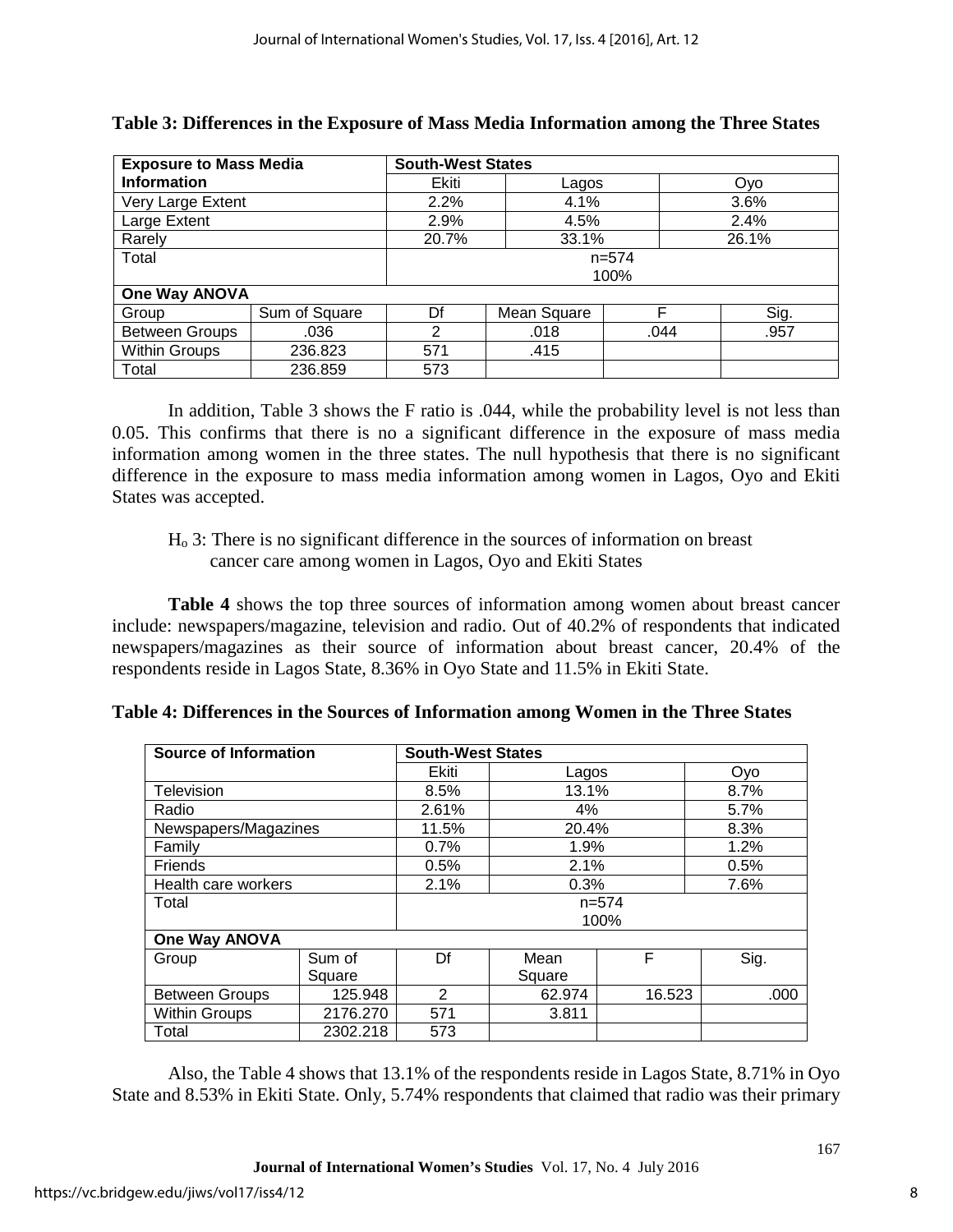source information reside in Oyo State, 4% in Lagos State and 2.61% in Ekiti State. Health workers and family members serve as secondary sources of information about breast cancer. Also, 10.1% of the respondents indicated that health workers were their source of information, while 3.8% of the respondents indicated that their family members were their source of information

In addition, Table 4 shows the F ratio is 16.523, while the probability level is less than 0.05. This confirms that there is a significant difference in the sources of information used among women in the three states. Therefore, the null hypothesis that states there is no significant difference in the sources of information used among women in Lagos, Oyo and Ekiti States was rejected.

Thus, there is a significant difference in the sources of information used among women in Lagos, Oyo and Ekiti States. The Scheffe Post Hoc Test was carried out in order to compare the differences in sources of information used among women in Lagos, Oyo and Ekiti States.

Table 5 shows the results of the multiple comparisons on information sources used by women in the three states. This table lists the pairwise comparisons of the group means for all selected post hoc procedures. Mean difference lists the differences between the sample means. The high mean scores indicate that there is a significant difference between states. The low mean scores indicate that there is less difference between states.

|                                 |                                        |                          |               |      | 95% Confidence Interval |                 |
|---------------------------------|----------------------------------------|--------------------------|---------------|------|-------------------------|-----------------|
| (I) WHAT STATE<br>DO YOU RESIDE | (i) WHAT STATE<br><b>DO YOU RESIDE</b> | Mean<br>Difference (I-J) | Std.<br>Error | Sig. | Lower-Bound             | Upper-<br>Bound |
| <b>EKITI</b>                    | LAGOS                                  | .24474                   | .20362        | .486 | $-.2550$                | .7445           |
|                                 | <b>OYO</b>                             | $-.82913*$               | .21490        | .001 | $-1.3565$               | $-0.3017$       |
| <b>LAGOS</b>                    | <b>EKITI</b>                           | $-24474$                 | .20362        | .486 | $-.7445$                | .2550           |
|                                 | <b>OYO</b>                             | $-1.07387*$              | .19100        | .000 | $-1.5426$               | $-6051$         |
| <b>OYO</b>                      | <b>EKITI</b>                           | .82913*                  | .21490        | .001 | .3017                   | 1.3565          |
|                                 | LAGOS                                  | 1.07387*                 | .19100        | .000 | .6051                   | 1.5426          |

# **Table 5. Scheffe Post Hoc Analysis Comparing Differences in Sources of Information in Three States**

\* The mean difference is significant at the .05 level.

A 95% confidence level is constructed for each difference. If this interval contains zero, the two groups do not differ. Thus, there is a significant difference in the sources of information used among women in Lagos and Oyo States, at .1.07387 level. There is also is a significant difference in sources of information used among women in Oyo and Ekiti States, at 82.913 level. However, there is no significant difference between Lagos and Ekiti States, at .24474 level.

# **Discussion of Findings**

The effective use of the mass media and interpersonal channels in media awareness campaigns have long been recognised among scholars in the field of health communication. Media awareness campaigns represent a core enterprise in the field of media and communication studies. These campaigns are essential intervention tools used to influence public health.

The presentation and analysis of the data have brought a lot of issues to the fore. Some of these issues support as well as mark a departure from existing literature and theory in health

9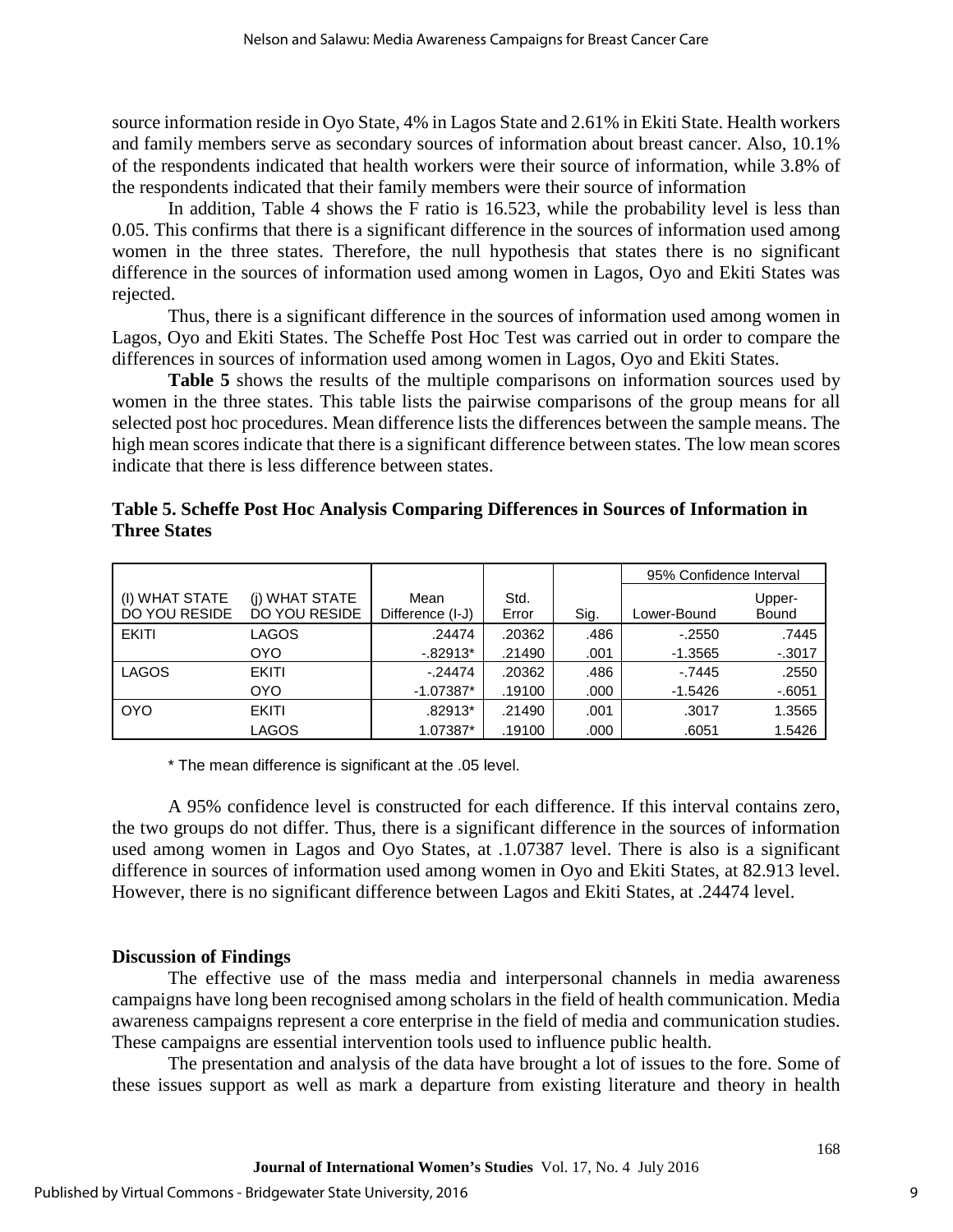communication studies. This study was undertaken to ascertain the effectiveness in the use of the mass media and interpersonal channels in media awareness campaigns in South-West Nigeria.

Three hypotheses were tested with the use of One Way ANOVA, cross tabulation and Scheffe Post Hoc test. These hypotheses were tested to determine the variance(s) or difference(s) in the three states. The first hypothesis, which tested there is no significant difference in the level of knowledge about breast cancer among women in Lagos, Oyo and Ekiti States, was rejected. From the findings, there is a significant difference in the level of knowledge between Lagos and Oyo States. There is also is a significant difference in the level of knowledge between Lagos and Ekiti States.

Lagos State has a high knowledge mean score compared to the other states because it is the base of most breast cancer awareness agencies. Agencies such as Care. Organisation. Public Enlightenment (C.O.P.E), Community Heath Control Mission Education Forum, Pink Pearl foundation, Princess Nikky foundation have their headquarters in Lagos State. Lagos State is also the base of most media organisations in Nigeria. Most breast cancer awareness agencies take advantage of the concentration of media outlets to create awareness and knowledge of breast cancer.

The second hypothesis, which tested there is no significant difference in the level of exposure of women in Lagos, Oyo and Ekiti States to media information on breast cancer care, was accepted. The result reveals the F ratio was .044, while the probability level is not less than 0.05. This confirms that there is no a significant difference in the exposure of mass media information among women in the three states. This could be attributed to the pluralistic nature of the media as well as a relatively high literacy level in this region. There are several channel options for persons to select from in this region. The proliferation of media outlets in the region is a significant advantage for health communication interventions.

Importantly, exposure to mass media information could contribute significantly to education. Education is the bedrock of health development. It is fundamental for economic growth and development of a nation. Education accelerates health literacy and awareness of the environment. Thus, there is a dire need for continued media awareness of health issues in Nigeria; this would reduce the increasing incidences of death due to the disease. The result of a focus group discussion reveals that majority of the discussants believed that mass media education on breast cancer can prevent the damaging effects of breast cancer, when women are educated to respond early enough to engage in preventive measures and clinical treatment against breast cancer. One of the discussants asserted, "I have met with someone that I know very closely that had the disease. It is like a lump on the breast if it is not taken care of early enough, it can result to death. Like in her own case, she did not know early enough, it was after a year she went to the hospital for treatment; then the doctor told her it was breast cancer. Eventually, she was operated upon; the operation was so severe that she could not survive it, so she died".

The third hypothesis, which states that there is no significant difference in the sources of awareness among women in Lagos, Oyo and Ekiti States, was rejected. The result reveals that the F ratio is 16.523, while the probability level is less than 0.05. This confirms that a significant difference in the sources of information used among women in the three states.

From the result, there is a significant difference in the sources of information used among women in Lagos and Oyo States. There is also a significant difference in sources of information used among women in Oyo and Ekiti States. However, there is no significant difference between Lagos and Ekiti States. These results could also be attributed to the different literacy level among the three states. The view shared by some participants in focus group discussion mentioned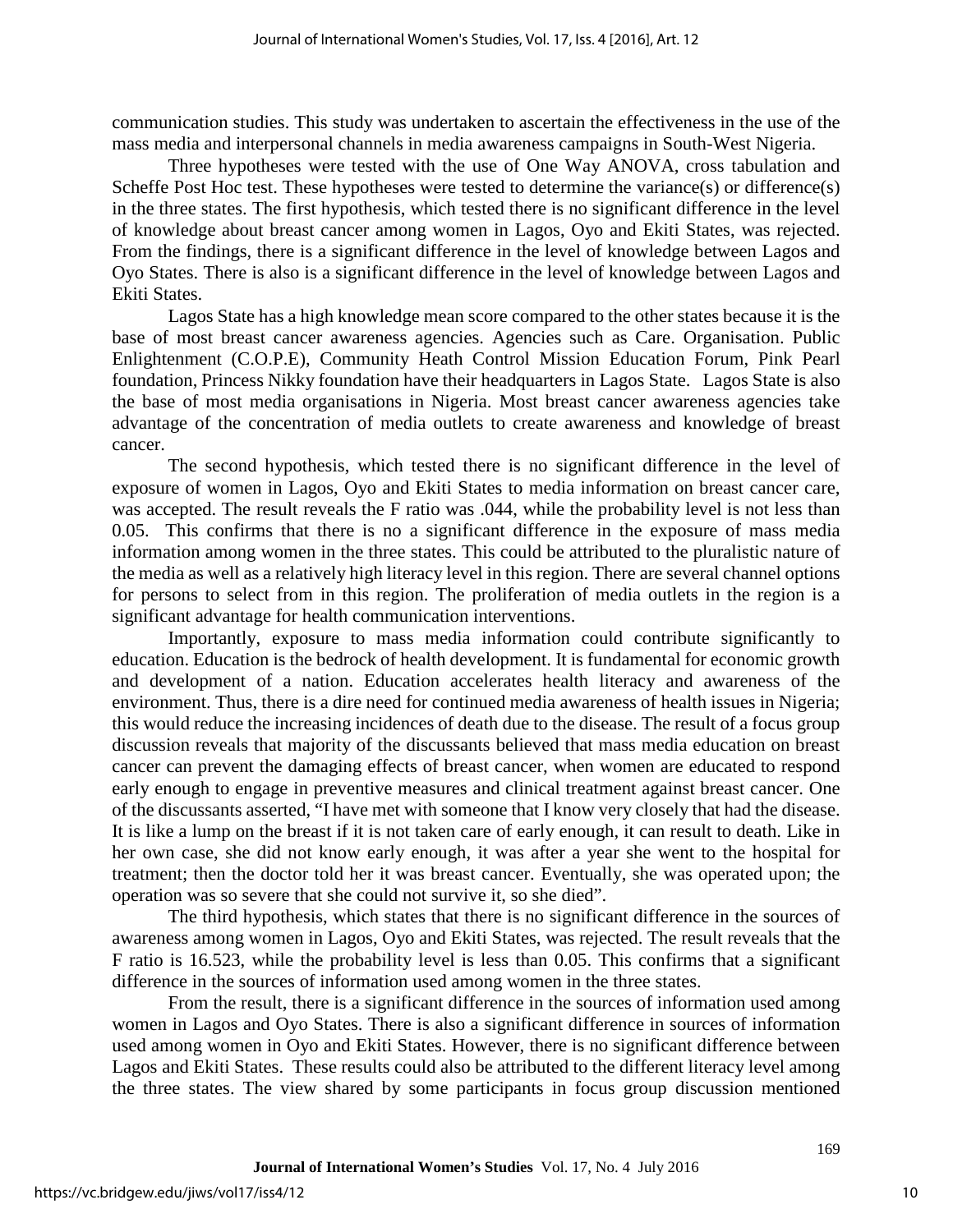newspapers and magazines as their most potent information source about breast cancer. They claim that newspapers and magazines provide detailed reports about the disease. Most of them opined that newspapers, magazines and medical journals serve as veritable channels for health communication messages compared to other traditional mass media. One of the discussants asserted "the mass media have contributed a lot; I hope to see the impact because, from all indications, they are increasing knowledge of the disease".

Thus, this study has also shown that newspapers and magazines are prime sources in creating awareness and knowledge of breast cancer, which is contrary to several media studies indicating television as the prime source of information for knowledge acquisition. It also believes that television has the power to shape how we think and relate with one another (Lee, 2010). However, in health communication studies, scholars have found out that educated women prefer to access newspapers, magazines and medical journals than watch television health programmes. They have argued that women rely on the print media as one of its major sources of information on cancer, and women read magazines for breast cancer information (Kreps & Sivaram, 2010; Leask et al., 2010).

Magazines include a variety of breast cancer information such as information on risk factors, diagnostic methods, and treatment options (Okorie et al., 2014). A study of approximately 400 women age 40 and older found that the participants considered newspapers or magazines as a more useful source of cancer information than other types of mass media, such as radio and television (Johnson et al., 1992). For many women, magazines provide basic health information, and this information serves as a point of comparison for the additional health information they may receive.

In some situations, a woman may have some of the symptoms discussed in a magazine article and become motivated to consult a physician. For example, **Figure 1** shows a photo report, which illustrates the signs of breast cancer among Nigerian women.



# **Figure 1: Signs of Breast Cancer**

Some major warning signs of breast cancer illustrated are: appearance of a lump, change of skin colour and redness or rashes at the breast region. In another situation, a woman diagnosed of breast cancer can be motivated to fight the disease if she reads a story of breast cancer survivors on newspaper and magazine. For example, **Figures 2** and **3** show magazine cover pages that reported Mrs Kehinde Gbelee and Mrs Juliet Aguwa as breast cancer survivors.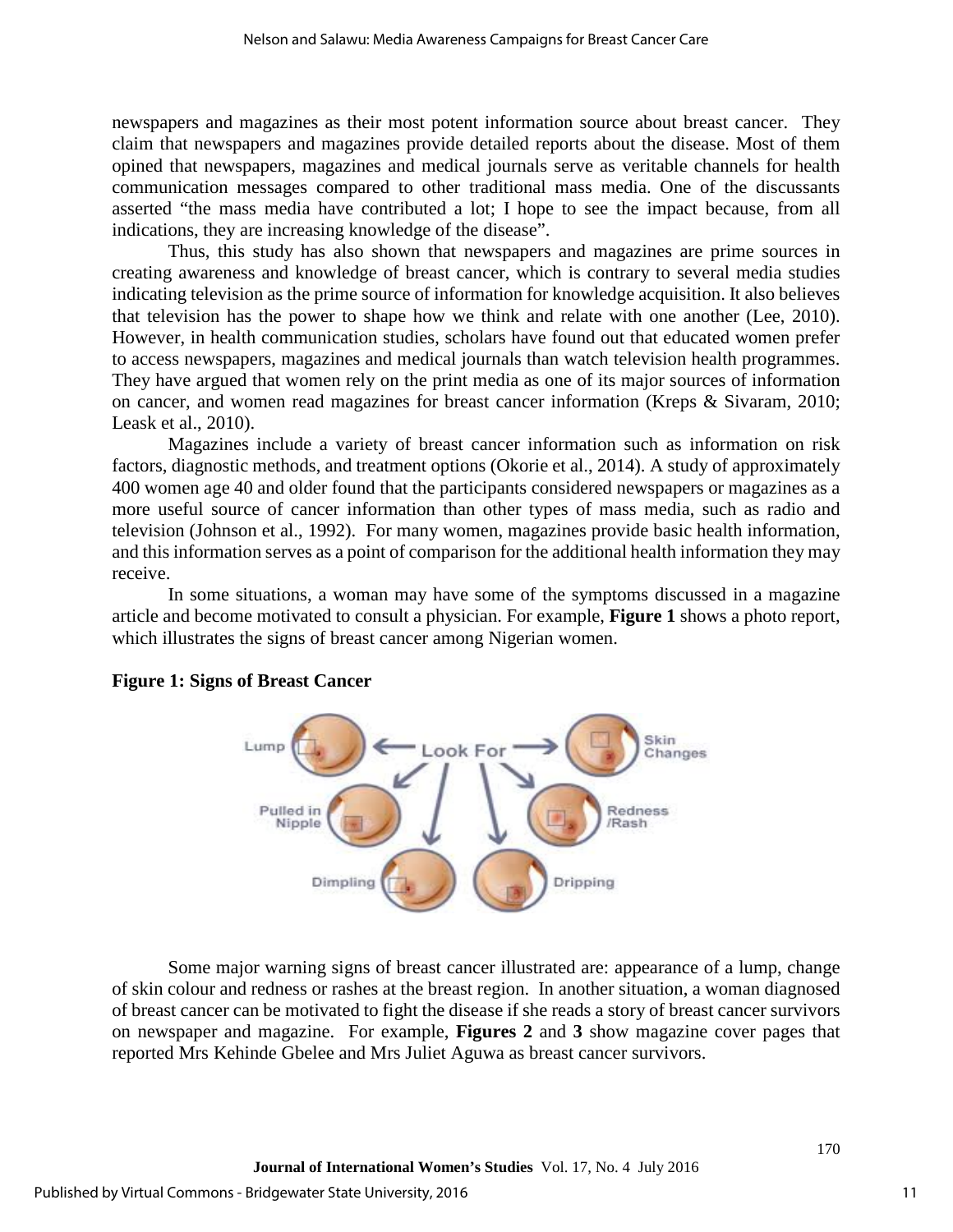

# **Figure 2: Breast Cancer Survivor- Mrs. Kehinde Gbelee**

# **Figure 3 Breast cancer Survivor- Mrs. Juliet Aguwa**



According to media reports, Mrs Juliet Aguwa was diagnosed with stage 3 aggressive breast cancer in 2008 within two months of routine medical check. Mrs Aguwa had to undergo surgery as well as chemotherapy and radiation treatment for breast cancer. She became a survivor of breast cancer because of the great support of her mother, husband, other family members and medical personnel. Her story was featured in *Genevieve* Magazine, *Elan* Magazine and *THISDay*  Newspaper to create awareness and knowledge of breast cancer as well as motivate women to fight the disease in Nigeria. Also, Figure 3 shows photo story about non-governmental agencies raising the alarm of the increasing incidence of breast cancer in Nigeria and the need to tackle breast cancer among women.

It is these types of developments (see **Figure 5**) that led Nekhlyudov, Ross-Degnan, and Fletchers (2003) to assert that people receive most of their breast cancer screening information from the mass media due to limited contact and interaction with primary care providers. Media channels differ in function, however; information in print media may be especially important because it can be stored and later retrieved. From the findings of this study, the view shared by some participants in a focus group discussion was that the newspapers and magazines serve as one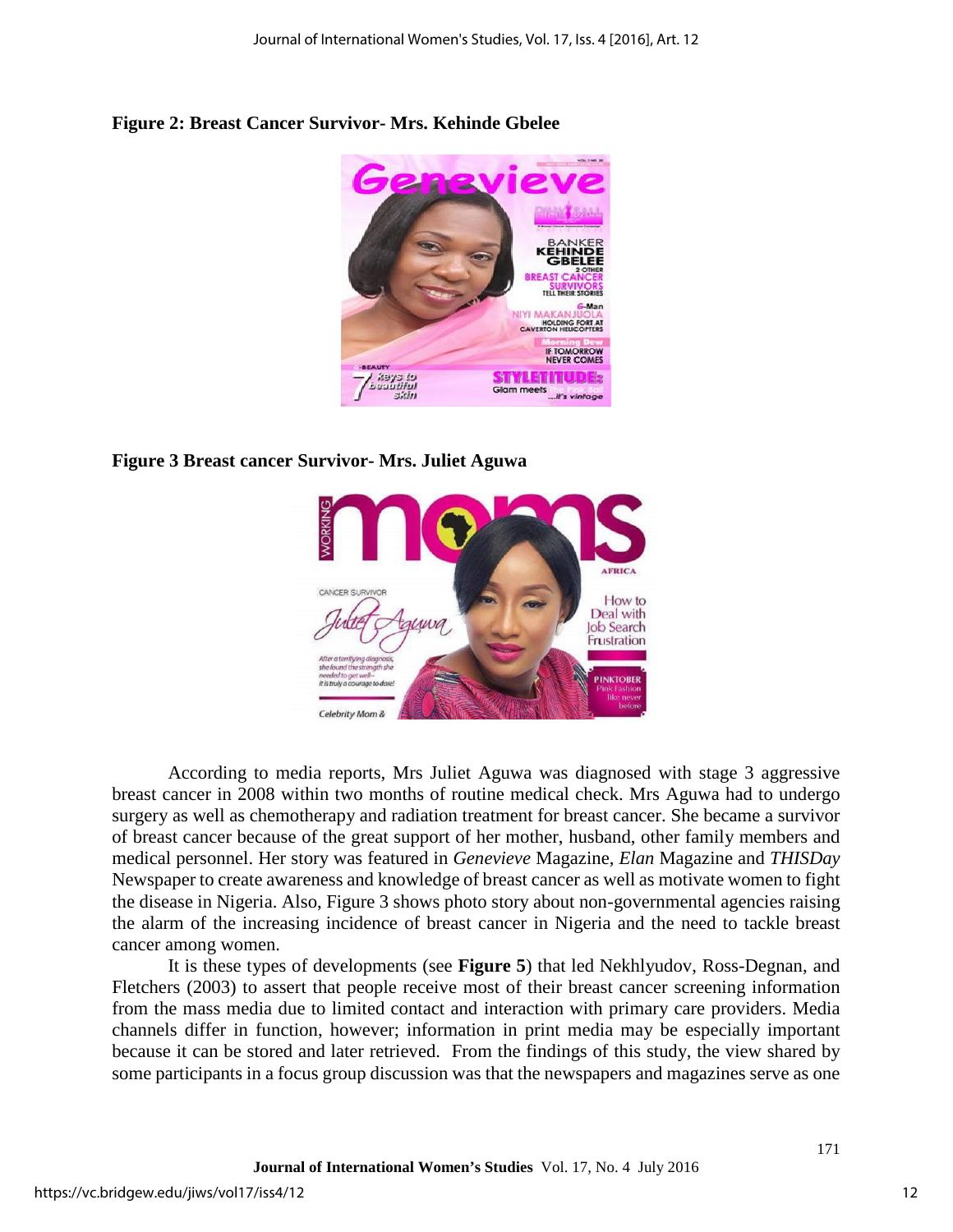of the primary sources of information about breast cancer because they provide reports on the nature and dangers of disease in the society.



# **Figure 5: Photo Story of Media Awareness Campaign against Cancer**

#### **Conclusion**

Following the analyses of the data and the findings, the level of knowledge of breast cancer in South-West Nigeria is still low. Some of the factors limiting the knowledge of breast cancer care in the area of study are cultural traditions, secrecy and religion. This study had also found out that these factors negatively affect the attitude of women to breast self-examination.

Another key variable that impacted significantly on the knowledge and the practice of breast self-examination among women was the source of information. It is a well-known fact that information received increases general knowledge. Thus, it could be said that breast cancer information increases the general knowledge of breast cancer and this could lead to better decisionmaking regarding healthier lifestyles. Respondents in this study received most of their breast cancer information from newspapers/magazines, television and radio. Newspapers/magazines and other mass media were also the most common sources of breast cancer information listed in other studies, while health care workers were also seen as the preferred source of interpersonal channels of communication. Thus, it is recommended that mass media messages be included as the main mechanism to improving breast cancer care among women. This is essential because mass media messages can produce positive changes or prevent negative changes in health-related behaviours of women in South-West Nigeria.